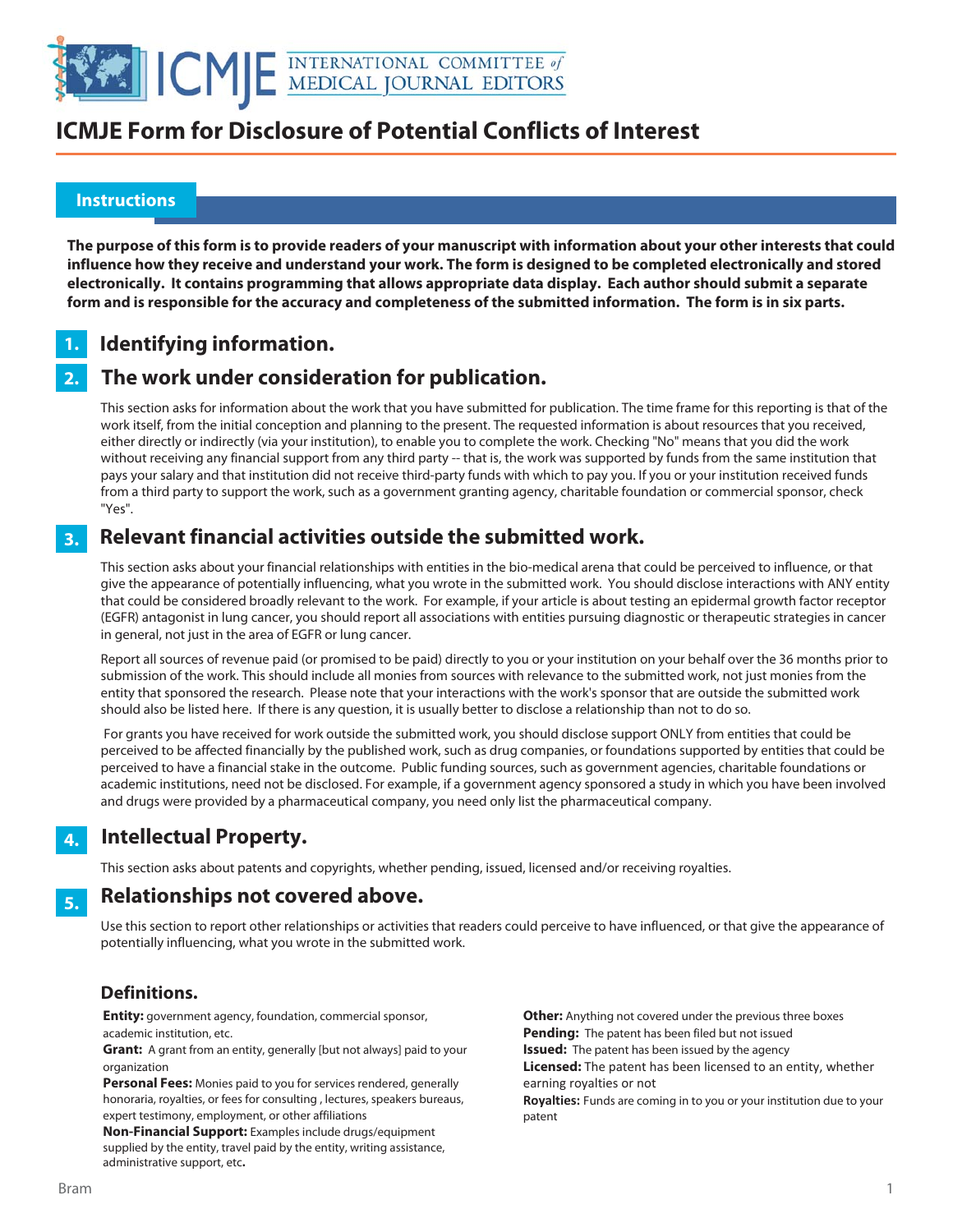

| <b>Section 1.</b>                                 | <b>Identifying Information</b>                               |             |                        |                                              |                        |
|---------------------------------------------------|--------------------------------------------------------------|-------------|------------------------|----------------------------------------------|------------------------|
| 1. Given Name (First Name)<br>Joshua              |                                                              | <b>Bram</b> | 2. Surname (Last Name) |                                              | 3. Date<br>17-May-2019 |
| 4. Are you the corresponding author?              |                                                              | Yes         | No<br>✓                | Corresponding Author's Name<br>Ishaan Swarup |                        |
| 5. Manuscript Title                               | Percutaneous Pinning of Pediatric Proximal Humerus Fractures |             |                        |                                              |                        |
| 6. Manuscript Identifying Number (if you know it) |                                                              |             |                        |                                              |                        |

# **The Work Under Consideration for Publication**

Did you or your institution **at any time** receive payment or services from a third party (government, commercial, private foundation, etc.) for any aspect of the submitted work (including but not limited to grants, data monitoring board, study design, manuscript preparation, statistical analysis, etc.)?

Are there any relevant conflicts of interest?  $\Box$  Yes

|  | ۰.<br>× |
|--|---------|
|--|---------|

# **Relevant financial activities outside the submitted work. Section 3. Relevant financial activities outset**

Place a check in the appropriate boxes in the table to indicate whether you have financial relationships (regardless of amount of compensation) with entities as described in the instructions. Use one line for each entity; add as many lines as you need by clicking the "Add +" box. You should report relationships that were **present during the 36 months prior to publication**.

Are there any relevant conflicts of interest?  $\Box$  Yes  $\Box$  No

### **Intellectual Property -- Patents & Copyrights**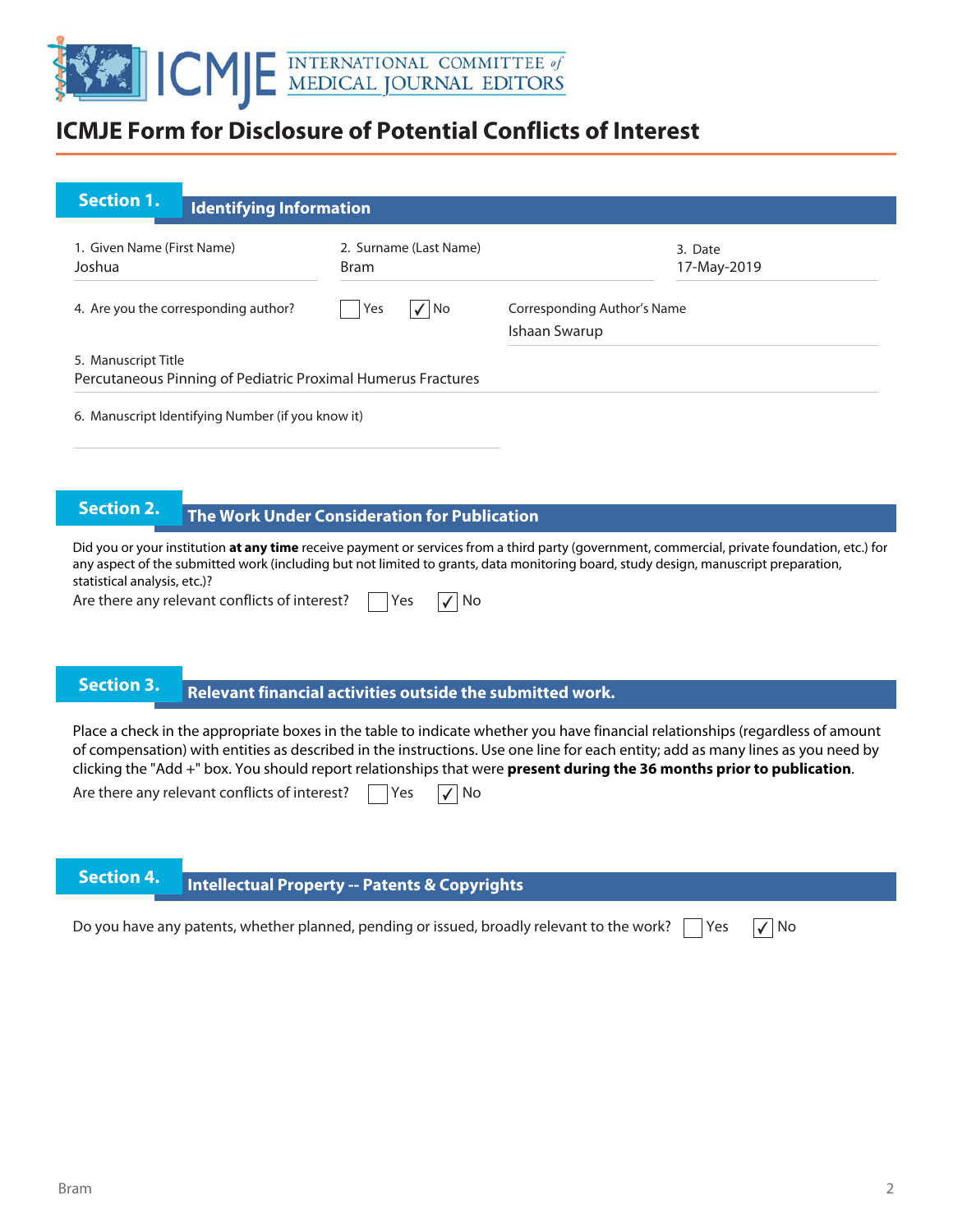

### **Section 5.** Relationships not covered above

Are there other relationships or activities that readers could perceive to have influenced, or that give the appearance of potentially influencing, what you wrote in the submitted work?

Yes, the following relationships/conditions/circumstances are present (explain below):

 $\sqrt{\ }$  No other relationships/conditions/circumstances that present a potential conflict of interest

At the time of manuscript acceptance, journals will ask authors to confirm and, if necessary, update their disclosure statements. On occasion, journals may ask authors to disclose further information about reported relationships.

### **Section 6. Disclosure Statement**

Based on the above disclosures, this form will automatically generate a disclosure statement, which will appear in the box below.

Mr. Bram has nothing to disclose.

#### **Evaluation and Feedback**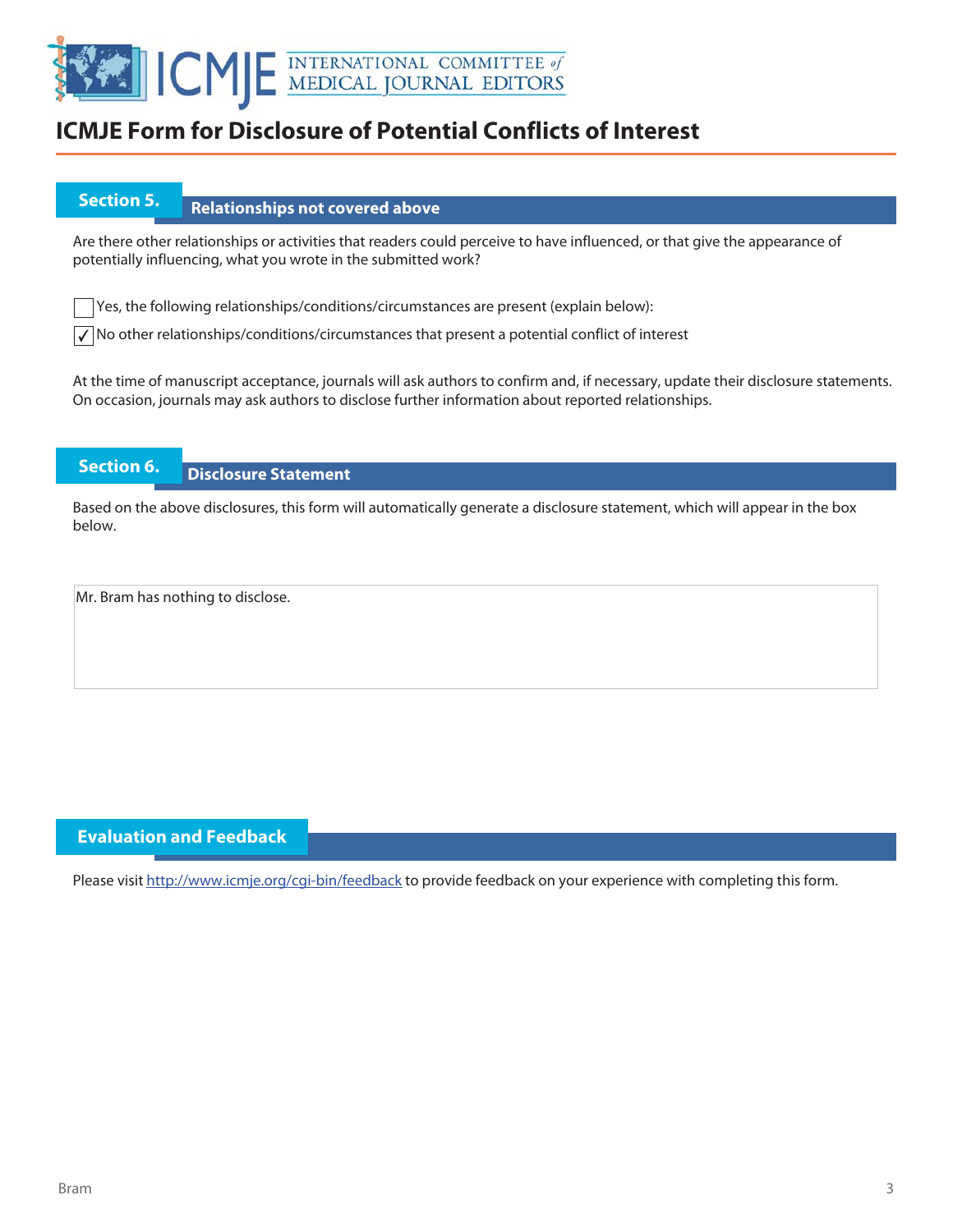

#### **Instructions**

 

> **The purpose of this form is to provide readers of your manuscript with information about your other interests that could influence how they receive and understand your work. The form is designed to be completed electronically and stored electronically. It contains programming that allows appropriate data display. Each author should submit a separate form and is responsible for the accuracy and completeness of the submitted information. The form is in six parts.**

#### **Identifying information. 1.**

#### **The work under consideration for publication. 2.**

This section asks for information about the work that you have submitted for publication. The time frame for this reporting is that of the work itself, from the initial conception and planning to the present. The requested information is about resources that you received, either directly or indirectly (via your institution), to enable you to complete the work. Checking "No" means that you did the work without receiving any financial support from any third party -- that is, the work was supported by funds from the same institution that pays your salary and that institution did not receive third-party funds with which to pay you. If you or your institution received funds from a third party to support the work, such as a government granting agency, charitable foundation or commercial sponsor, check "Yes".

#### **Relevant financial activities outside the submitted work. 3.**

This section asks about your financial relationships with entities in the bio-medical arena that could be perceived to influence, or that give the appearance of potentially influencing, what you wrote in the submitted work. You should disclose interactions with ANY entity that could be considered broadly relevant to the work. For example, if your article is about testing an epidermal growth factor receptor (EGFR) antagonist in lung cancer, you should report all associations with entities pursuing diagnostic or therapeutic strategies in cancer in general, not just in the area of EGFR or lung cancer.

Report all sources of revenue paid (or promised to be paid) directly to you or your institution on your behalf over the 36 months prior to submission of the work. This should include all monies from sources with relevance to the submitted work, not just monies from the entity that sponsored the research. Please note that your interactions with the work's sponsor that are outside the submitted work should also be listed here. If there is any question, it is usually better to disclose a relationship than not to do so.

 For grants you have received for work outside the submitted work, you should disclose support ONLY from entities that could be perceived to be affected financially by the published work, such as drug companies, or foundations supported by entities that could be perceived to have a financial stake in the outcome. Public funding sources, such as government agencies, charitable foundations or academic institutions, need not be disclosed. For example, if a government agency sponsored a study in which you have been involved and drugs were provided by a pharmaceutical company, you need only list the pharmaceutical company.

#### **Intellectual Property. 4.**

This section asks about patents and copyrights, whether pending, issued, licensed and/or receiving royalties.

#### **Relationships not covered above. 5.**

Use this section to report other relationships or activities that readers could perceive to have influenced, or that give the appearance of potentially influencing, what you wrote in the submitted work.

#### **Definitions.**

**Entity:** government agency, foundation, commercial sponsor, academic institution, etc.

**Grant:** A grant from an entity, generally [but not always] paid to your organization

**Personal Fees:** Monies paid to you for services rendered, generally honoraria, royalties, or fees for consulting , lectures, speakers bureaus, expert testimony, employment, or other affiliations

**Non-Financial Support:** Examples include drugs/equipment supplied by the entity, travel paid by the entity, writing assistance, administrative support, etc**.**

**Other:** Anything not covered under the previous three boxes **Pending:** The patent has been filed but not issued **Issued:** The patent has been issued by the agency **Licensed:** The patent has been licensed to an entity, whether earning royalties or not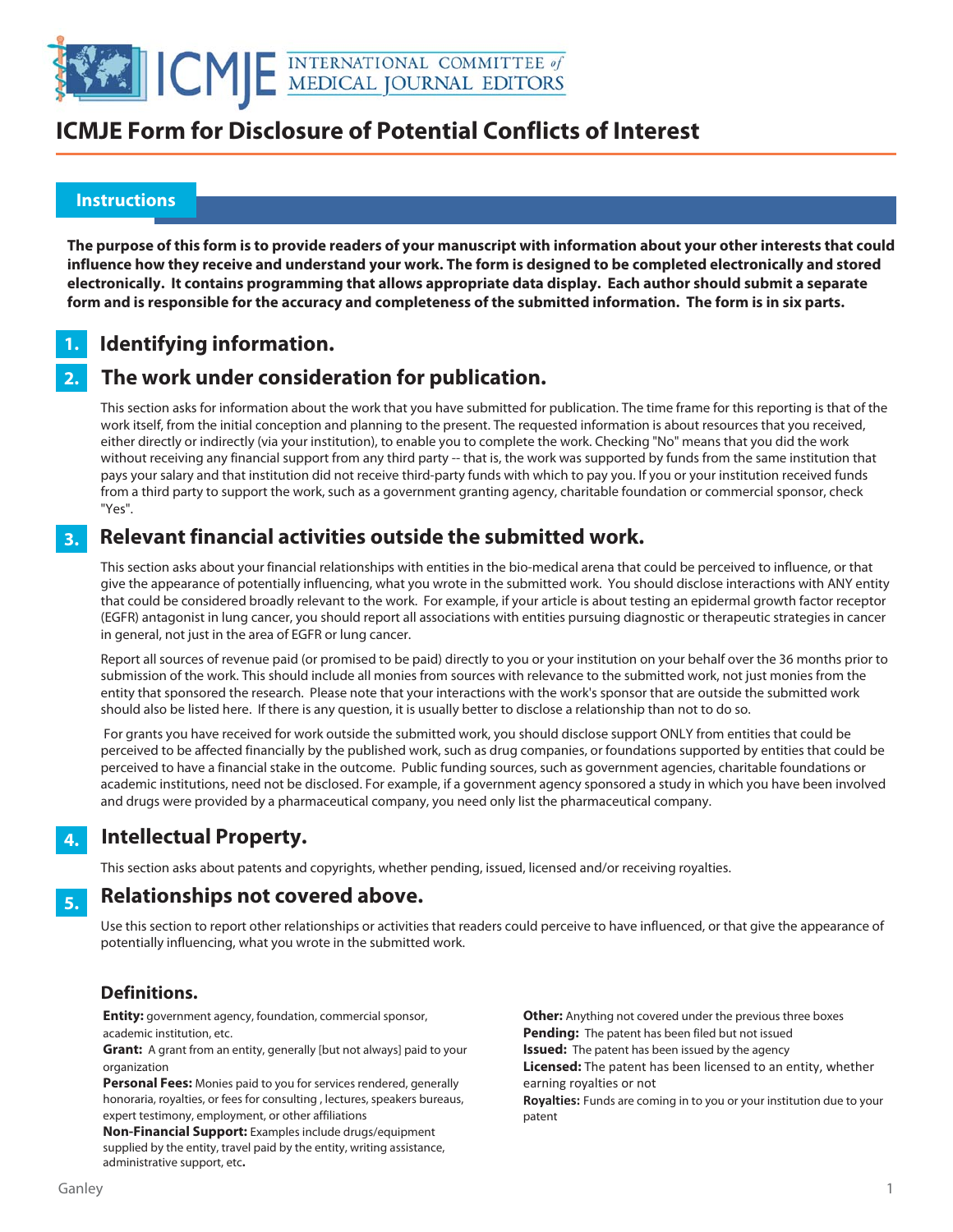

| <b>Section 1.</b>                      | <b>Identifying Information</b>                               |        |                        |                                              |                        |
|----------------------------------------|--------------------------------------------------------------|--------|------------------------|----------------------------------------------|------------------------|
| 1. Given Name (First Name)<br>Theodore |                                                              | Ganley | 2. Surname (Last Name) |                                              | 3. Date<br>17-May-2019 |
| 4. Are you the corresponding author?   |                                                              | Yes    | No<br>$\checkmark$     | Corresponding Author's Name<br>Ishaan Swarup |                        |
| 5. Manuscript Title                    | Percutaneous Pinning of Pediatric Proximal Humerus Fractures |        |                        |                                              |                        |
|                                        | 6. Manuscript Identifying Number (if you know it)            |        |                        |                                              |                        |

# **The Work Under Consideration for Publication**

Did you or your institution **at any time** receive payment or services from a third party (government, commercial, private foundation, etc.) for any aspect of the submitted work (including but not limited to grants, data monitoring board, study design, manuscript preparation, statistical analysis, etc.)?

Are there any relevant conflicts of interest?  $\Box$  Yes  $\Box$  No

# **Relevant financial activities outside the submitted work. Section 3. Relevant financial activities outset**

Place a check in the appropriate boxes in the table to indicate whether you have financial relationships (regardless of amount of compensation) with entities as described in the instructions. Use one line for each entity; add as many lines as you need by clicking the "Add +" box. You should report relationships that were **present during the 36 months prior to publication**.

Are there any relevant conflicts of interest?  $\Box$  Yes  $\Box$  No

# **Intellectual Property -- Patents & Copyrights**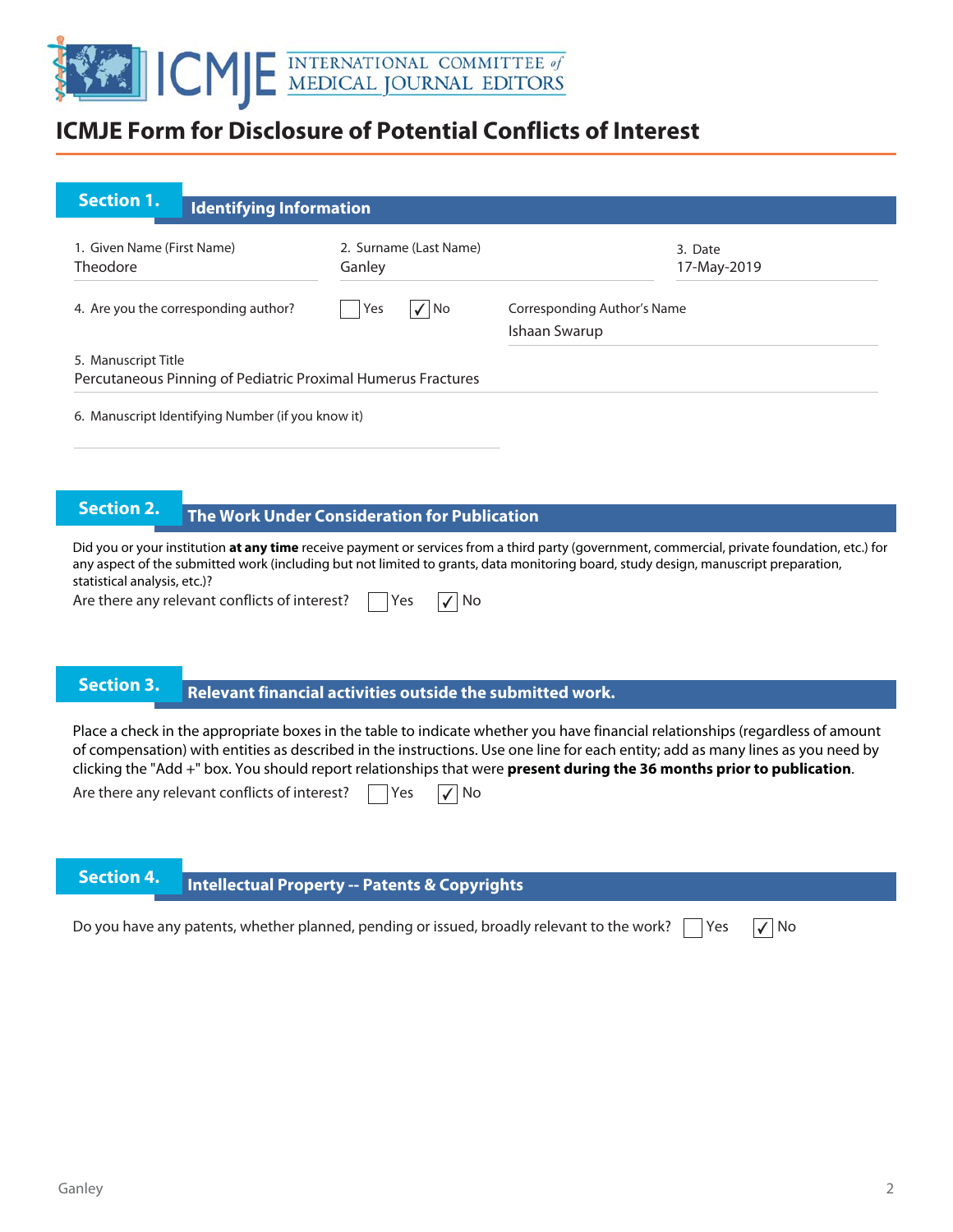

### **Section 5.** Relationships not covered above

Are there other relationships or activities that readers could perceive to have influenced, or that give the appearance of potentially influencing, what you wrote in the submitted work?

Yes, the following relationships/conditions/circumstances are present (explain below):

 $\sqrt{\ }$  No other relationships/conditions/circumstances that present a potential conflict of interest

At the time of manuscript acceptance, journals will ask authors to confirm and, if necessary, update their disclosure statements. On occasion, journals may ask authors to disclose further information about reported relationships.

### **Section 6. Disclosure Statement**

Based on the above disclosures, this form will automatically generate a disclosure statement, which will appear in the box below.

Dr. Ganley has nothing to disclose.

#### **Evaluation and Feedback**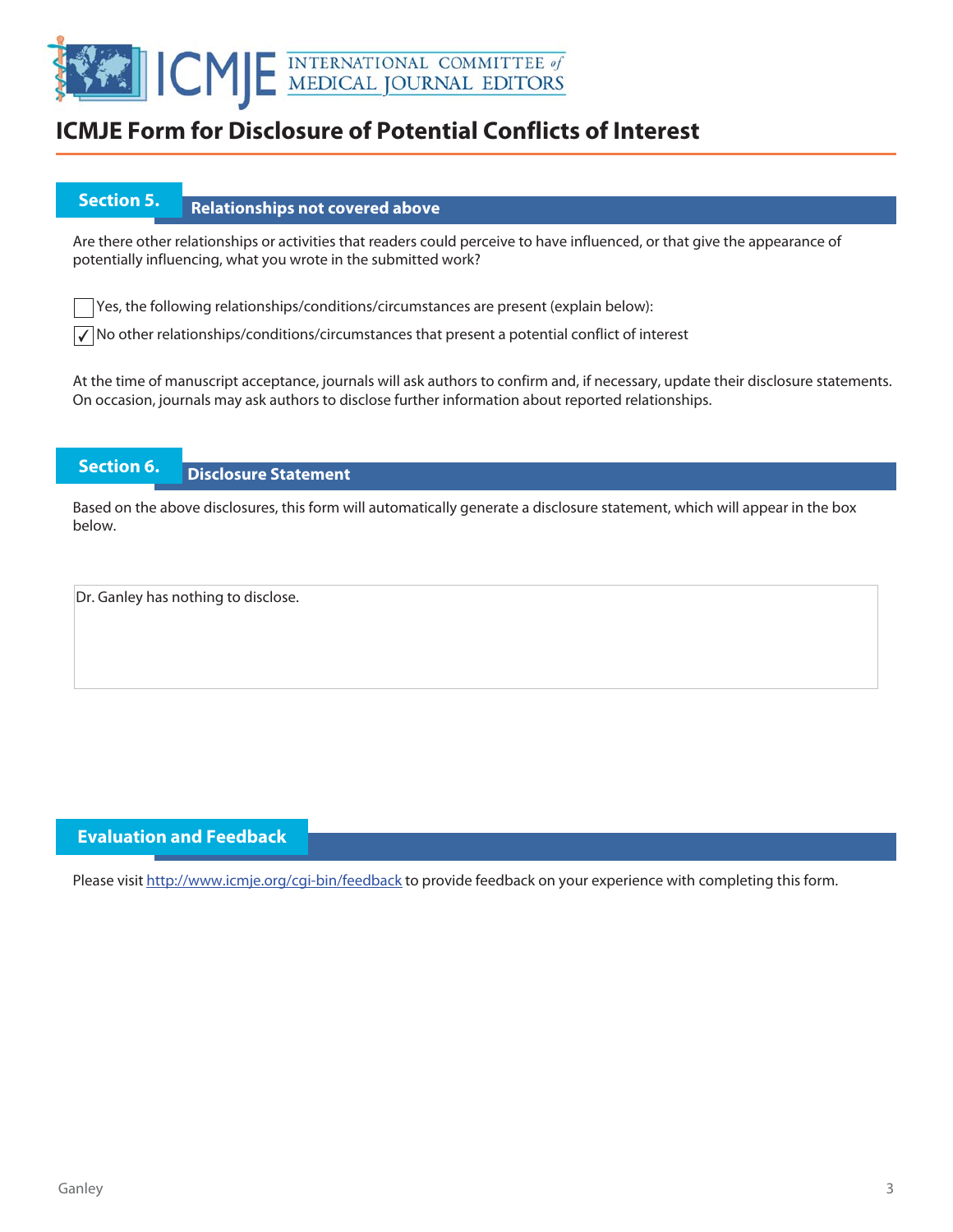

#### **Instructions**

 

> **The purpose of this form is to provide readers of your manuscript with information about your other interests that could influence how they receive and understand your work. The form is designed to be completed electronically and stored electronically. It contains programming that allows appropriate data display. Each author should submit a separate form and is responsible for the accuracy and completeness of the submitted information. The form is in six parts.**

#### **Identifying information. 1.**

#### **The work under consideration for publication. 2.**

This section asks for information about the work that you have submitted for publication. The time frame for this reporting is that of the work itself, from the initial conception and planning to the present. The requested information is about resources that you received, either directly or indirectly (via your institution), to enable you to complete the work. Checking "No" means that you did the work without receiving any financial support from any third party -- that is, the work was supported by funds from the same institution that pays your salary and that institution did not receive third-party funds with which to pay you. If you or your institution received funds from a third party to support the work, such as a government granting agency, charitable foundation or commercial sponsor, check "Yes".

#### **Relevant financial activities outside the submitted work. 3.**

This section asks about your financial relationships with entities in the bio-medical arena that could be perceived to influence, or that give the appearance of potentially influencing, what you wrote in the submitted work. You should disclose interactions with ANY entity that could be considered broadly relevant to the work. For example, if your article is about testing an epidermal growth factor receptor (EGFR) antagonist in lung cancer, you should report all associations with entities pursuing diagnostic or therapeutic strategies in cancer in general, not just in the area of EGFR or lung cancer.

Report all sources of revenue paid (or promised to be paid) directly to you or your institution on your behalf over the 36 months prior to submission of the work. This should include all monies from sources with relevance to the submitted work, not just monies from the entity that sponsored the research. Please note that your interactions with the work's sponsor that are outside the submitted work should also be listed here. If there is any question, it is usually better to disclose a relationship than not to do so.

 For grants you have received for work outside the submitted work, you should disclose support ONLY from entities that could be perceived to be affected financially by the published work, such as drug companies, or foundations supported by entities that could be perceived to have a financial stake in the outcome. Public funding sources, such as government agencies, charitable foundations or academic institutions, need not be disclosed. For example, if a government agency sponsored a study in which you have been involved and drugs were provided by a pharmaceutical company, you need only list the pharmaceutical company.

#### **Intellectual Property. 4.**

This section asks about patents and copyrights, whether pending, issued, licensed and/or receiving royalties.

#### **Relationships not covered above. 5.**

Use this section to report other relationships or activities that readers could perceive to have influenced, or that give the appearance of potentially influencing, what you wrote in the submitted work.

#### **Definitions.**

**Entity:** government agency, foundation, commercial sponsor, academic institution, etc.

**Grant:** A grant from an entity, generally [but not always] paid to your organization

**Personal Fees:** Monies paid to you for services rendered, generally honoraria, royalties, or fees for consulting , lectures, speakers bureaus, expert testimony, employment, or other affiliations

**Non-Financial Support:** Examples include drugs/equipment supplied by the entity, travel paid by the entity, writing assistance, administrative support, etc**.**

**Other:** Anything not covered under the previous three boxes **Pending:** The patent has been filed but not issued **Issued:** The patent has been issued by the agency **Licensed:** The patent has been licensed to an entity, whether earning royalties or not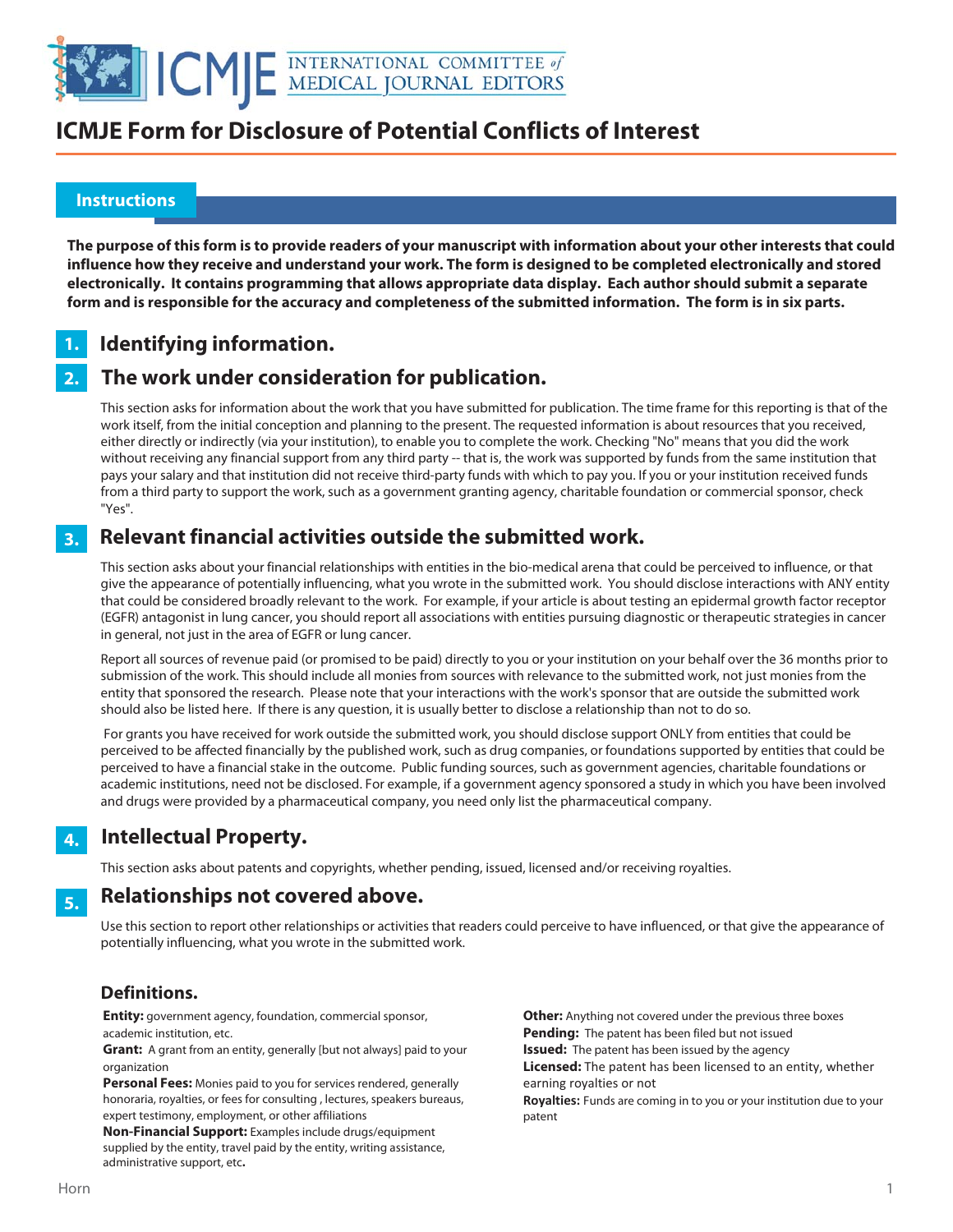

| <b>Section 1.</b>                             | <b>Identifying Information</b>                               |      |                        |                                              |                        |
|-----------------------------------------------|--------------------------------------------------------------|------|------------------------|----------------------------------------------|------------------------|
| 1. Given Name (First Name)<br><b>B.</b> David |                                                              | Horn | 2. Surname (Last Name) |                                              | 3. Date<br>17-May-2019 |
| 4. Are you the corresponding author?          |                                                              | Yes  | $\sqrt{ N_{0}}$        | Corresponding Author's Name<br>Ishaan Swarup |                        |
| 5. Manuscript Title                           | Percutaneous Pinning of Pediatric Proximal Humerus Fractures |      |                        |                                              |                        |
|                                               | 6. Manuscript Identifying Number (if you know it)            |      |                        |                                              |                        |

# **The Work Under Consideration for Publication**

Did you or your institution **at any time** receive payment or services from a third party (government, commercial, private foundation, etc.) for any aspect of the submitted work (including but not limited to grants, data monitoring board, study design, manuscript preparation, statistical analysis, etc.)?

Are there any relevant conflicts of interest?  $\Box$  Yes

|  | ۰.<br>× |
|--|---------|
|--|---------|

# **Relevant financial activities outside the submitted work. Section 3. Relevant financial activities outset**

Place a check in the appropriate boxes in the table to indicate whether you have financial relationships (regardless of amount of compensation) with entities as described in the instructions. Use one line for each entity; add as many lines as you need by clicking the "Add +" box. You should report relationships that were **present during the 36 months prior to publication**.

Are there any relevant conflicts of interest?  $\Box$  Yes  $\Box$  No

### **Intellectual Property -- Patents & Copyrights**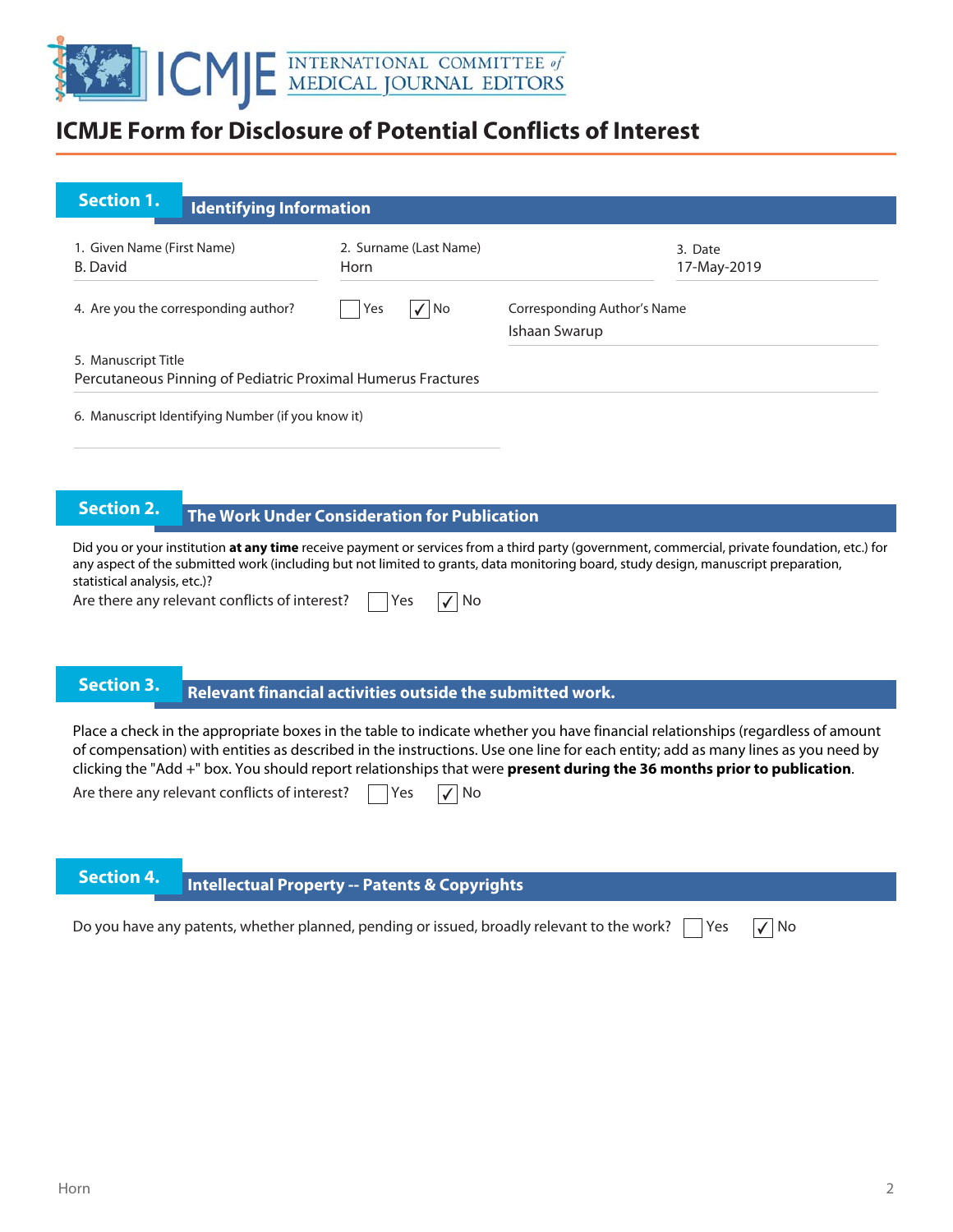

### **Section 5.** Relationships not covered above

Are there other relationships or activities that readers could perceive to have influenced, or that give the appearance of potentially influencing, what you wrote in the submitted work?

Yes, the following relationships/conditions/circumstances are present (explain below):

 $\sqrt{\ }$  No other relationships/conditions/circumstances that present a potential conflict of interest

At the time of manuscript acceptance, journals will ask authors to confirm and, if necessary, update their disclosure statements. On occasion, journals may ask authors to disclose further information about reported relationships.

### **Section 6. Disclosure Statement**

Based on the above disclosures, this form will automatically generate a disclosure statement, which will appear in the box below.

Dr. Horn has nothing to disclose.

#### **Evaluation and Feedback**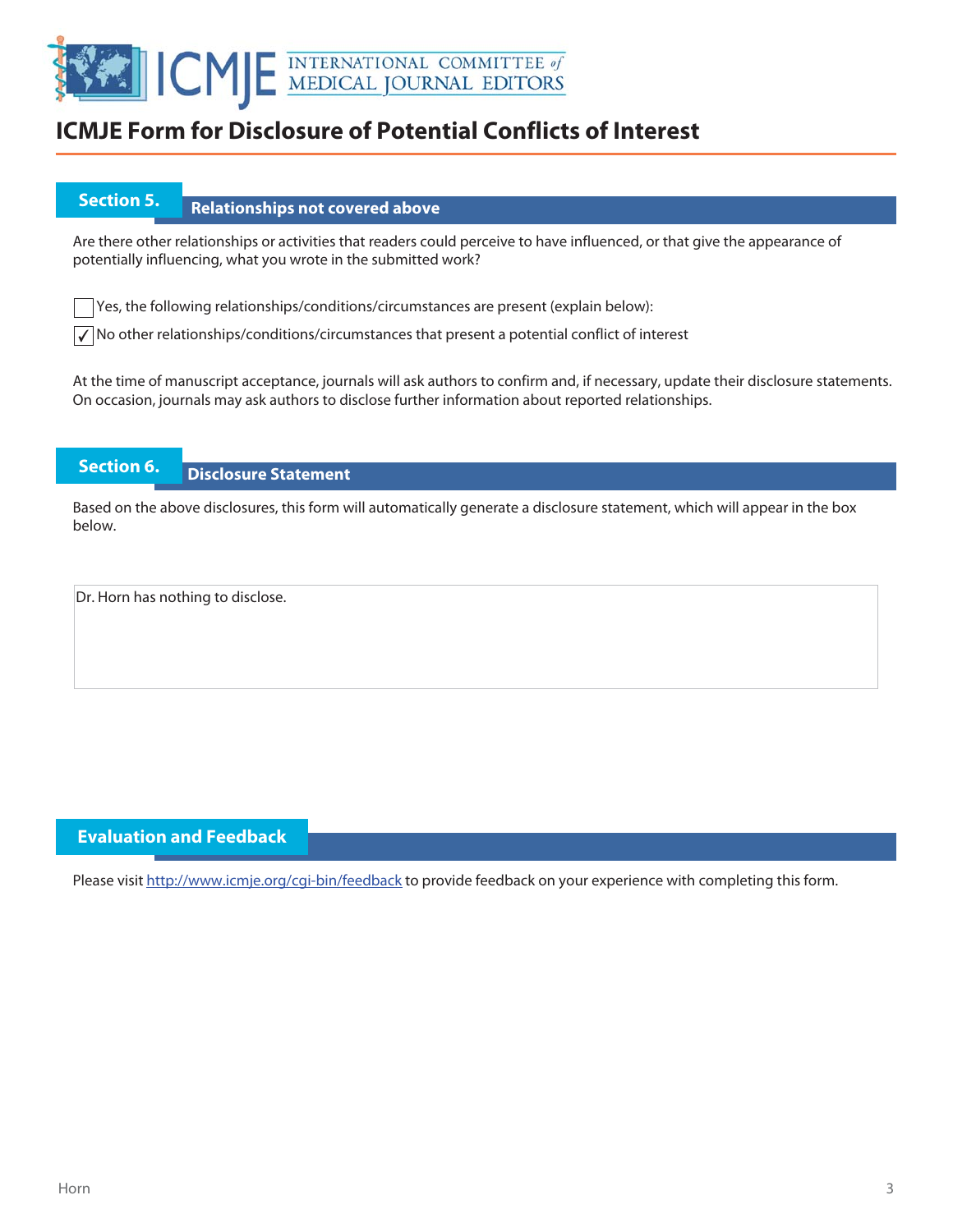

#### **Instructions**

 

> **The purpose of this form is to provide readers of your manuscript with information about your other interests that could influence how they receive and understand your work. The form is designed to be completed electronically and stored electronically. It contains programming that allows appropriate data display. Each author should submit a separate form and is responsible for the accuracy and completeness of the submitted information. The form is in six parts.**

#### **Identifying information. 1.**

#### **The work under consideration for publication. 2.**

This section asks for information about the work that you have submitted for publication. The time frame for this reporting is that of the work itself, from the initial conception and planning to the present. The requested information is about resources that you received, either directly or indirectly (via your institution), to enable you to complete the work. Checking "No" means that you did the work without receiving any financial support from any third party -- that is, the work was supported by funds from the same institution that pays your salary and that institution did not receive third-party funds with which to pay you. If you or your institution received funds from a third party to support the work, such as a government granting agency, charitable foundation or commercial sponsor, check "Yes".

#### **Relevant financial activities outside the submitted work. 3.**

This section asks about your financial relationships with entities in the bio-medical arena that could be perceived to influence, or that give the appearance of potentially influencing, what you wrote in the submitted work. You should disclose interactions with ANY entity that could be considered broadly relevant to the work. For example, if your article is about testing an epidermal growth factor receptor (EGFR) antagonist in lung cancer, you should report all associations with entities pursuing diagnostic or therapeutic strategies in cancer in general, not just in the area of EGFR or lung cancer.

Report all sources of revenue paid (or promised to be paid) directly to you or your institution on your behalf over the 36 months prior to submission of the work. This should include all monies from sources with relevance to the submitted work, not just monies from the entity that sponsored the research. Please note that your interactions with the work's sponsor that are outside the submitted work should also be listed here. If there is any question, it is usually better to disclose a relationship than not to do so.

 For grants you have received for work outside the submitted work, you should disclose support ONLY from entities that could be perceived to be affected financially by the published work, such as drug companies, or foundations supported by entities that could be perceived to have a financial stake in the outcome. Public funding sources, such as government agencies, charitable foundations or academic institutions, need not be disclosed. For example, if a government agency sponsored a study in which you have been involved and drugs were provided by a pharmaceutical company, you need only list the pharmaceutical company.

#### **Intellectual Property. 4.**

This section asks about patents and copyrights, whether pending, issued, licensed and/or receiving royalties.

#### **Relationships not covered above. 5.**

Use this section to report other relationships or activities that readers could perceive to have influenced, or that give the appearance of potentially influencing, what you wrote in the submitted work.

#### **Definitions.**

**Entity:** government agency, foundation, commercial sponsor, academic institution, etc.

**Grant:** A grant from an entity, generally [but not always] paid to your organization

**Personal Fees:** Monies paid to you for services rendered, generally honoraria, royalties, or fees for consulting , lectures, speakers bureaus, expert testimony, employment, or other affiliations

**Non-Financial Support:** Examples include drugs/equipment supplied by the entity, travel paid by the entity, writing assistance, administrative support, etc**.**

**Other:** Anything not covered under the previous three boxes **Pending:** The patent has been filed but not issued **Issued:** The patent has been issued by the agency **Licensed:** The patent has been licensed to an entity, whether earning royalties or not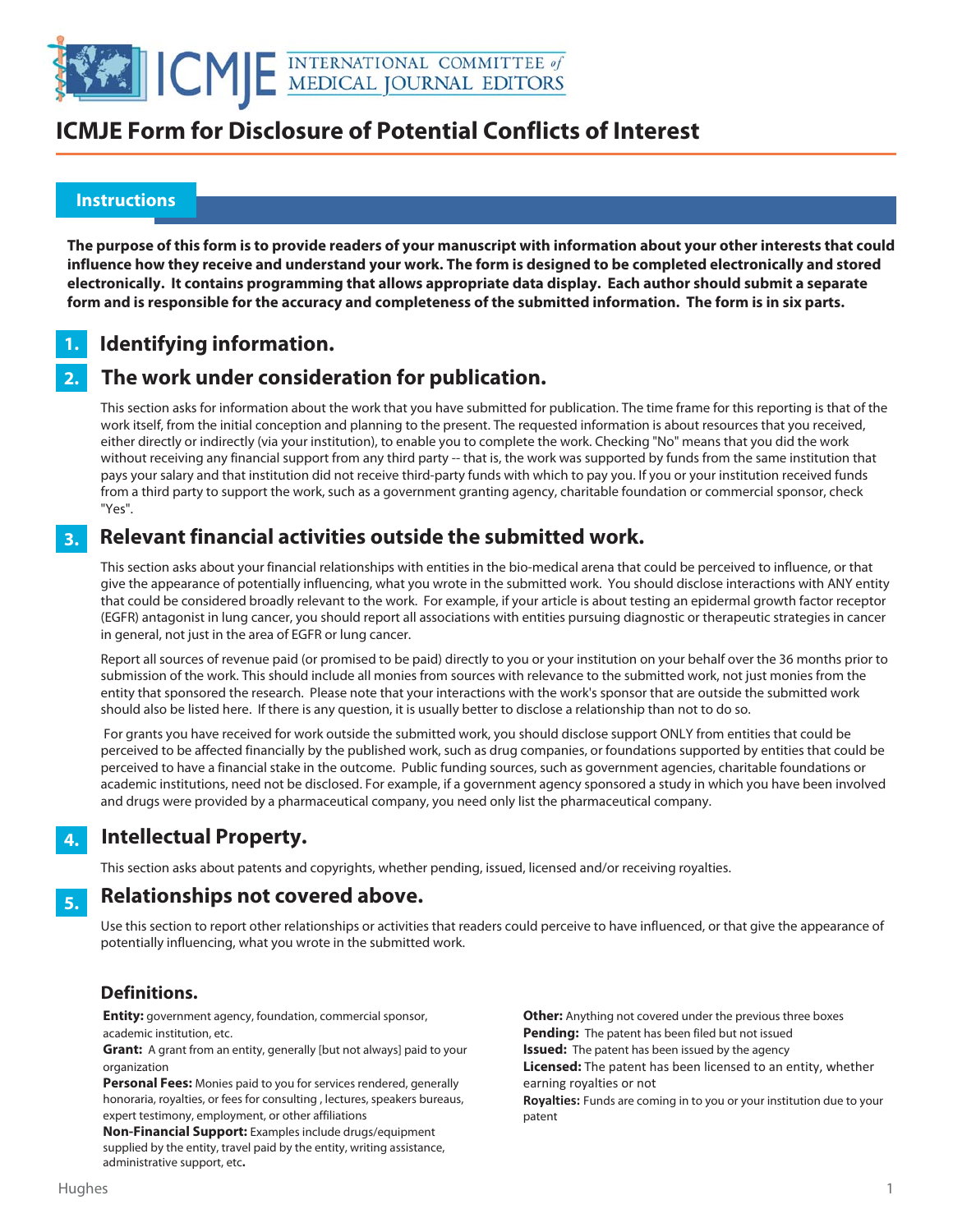

| <b>Section 1.</b><br><b>Identifying Information</b>                                 |                                         |                                              |
|-------------------------------------------------------------------------------------|-----------------------------------------|----------------------------------------------|
| 1. Given Name (First Name)<br>Michael                                               | 2. Surname (Last Name)<br><b>Hughes</b> | 3. Date<br>17-May-2019                       |
| 4. Are you the corresponding author?                                                | Yes<br>$\sqrt{ N_{0}}$                  | Corresponding Author's Name<br>Ishaan Swarup |
| 5. Manuscript Title<br>Percutaneous Pinning of Pediatric Proximal Humerus Fractures |                                         |                                              |

# **The Work Under Consideration for Publication**

Did you or your institution **at any time** receive payment or services from a third party (government, commercial, private foundation, etc.) for any aspect of the submitted work (including but not limited to grants, data monitoring board, study design, manuscript preparation, statistical analysis, etc.)?

Are there any relevant conflicts of interest?  $\Box$  Yes

|  | ۰.<br>× |
|--|---------|
|--|---------|

# **Relevant financial activities outside the submitted work. Section 3. Relevant financial activities outset**

Place a check in the appropriate boxes in the table to indicate whether you have financial relationships (regardless of amount of compensation) with entities as described in the instructions. Use one line for each entity; add as many lines as you need by clicking the "Add +" box. You should report relationships that were **present during the 36 months prior to publication**.

Are there any relevant conflicts of interest?  $\Box$  Yes  $\Box$  No

# **Intellectual Property -- Patents & Copyrights**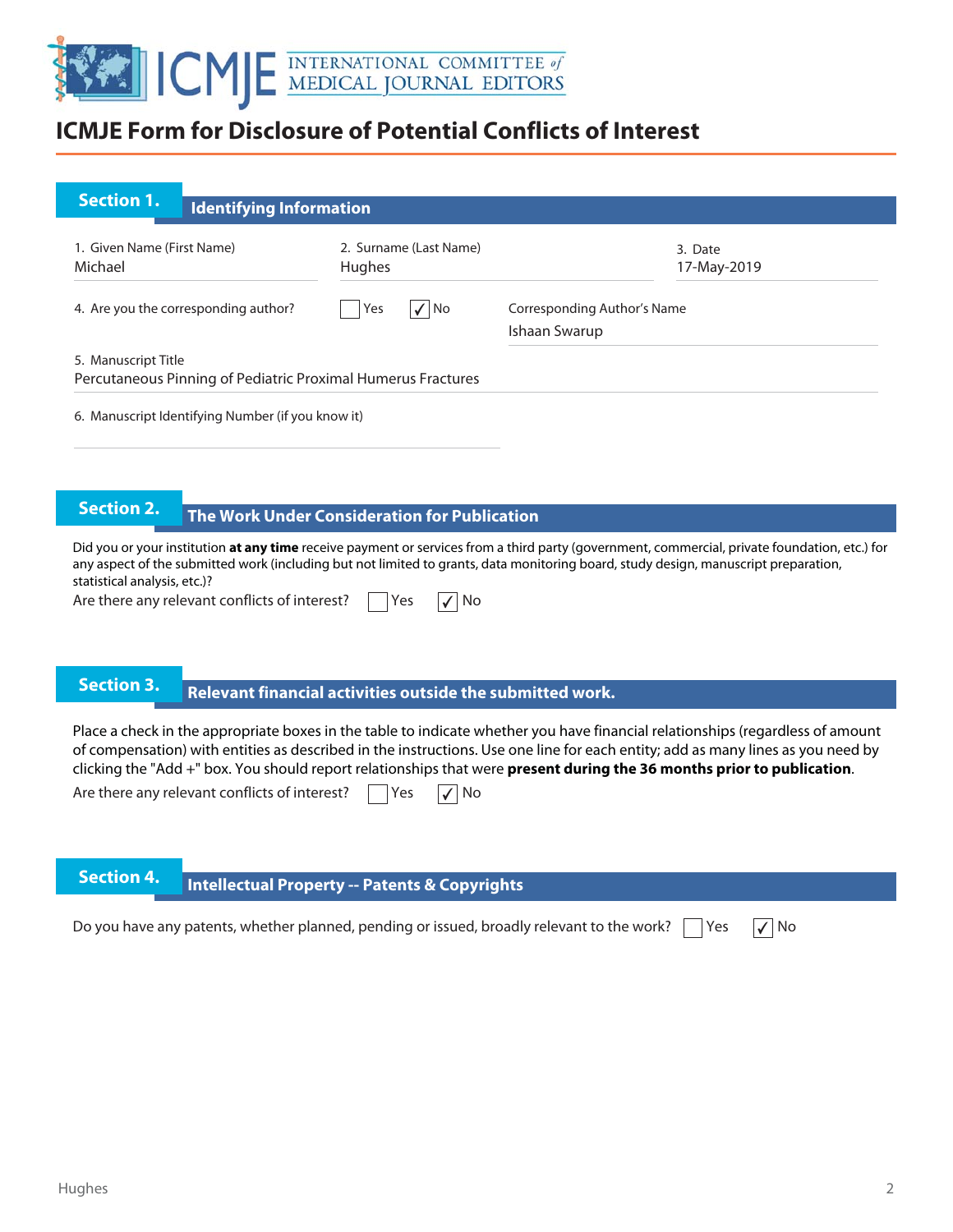

### **Section 5.** Relationships not covered above

Are there other relationships or activities that readers could perceive to have influenced, or that give the appearance of potentially influencing, what you wrote in the submitted work?

Yes, the following relationships/conditions/circumstances are present (explain below):

 $\sqrt{\ }$  No other relationships/conditions/circumstances that present a potential conflict of interest

At the time of manuscript acceptance, journals will ask authors to confirm and, if necessary, update their disclosure statements. On occasion, journals may ask authors to disclose further information about reported relationships.

### **Section 6. Disclosure Statement**

Based on the above disclosures, this form will automatically generate a disclosure statement, which will appear in the box below.

Dr. Hughes has nothing to disclose.

#### **Evaluation and Feedback**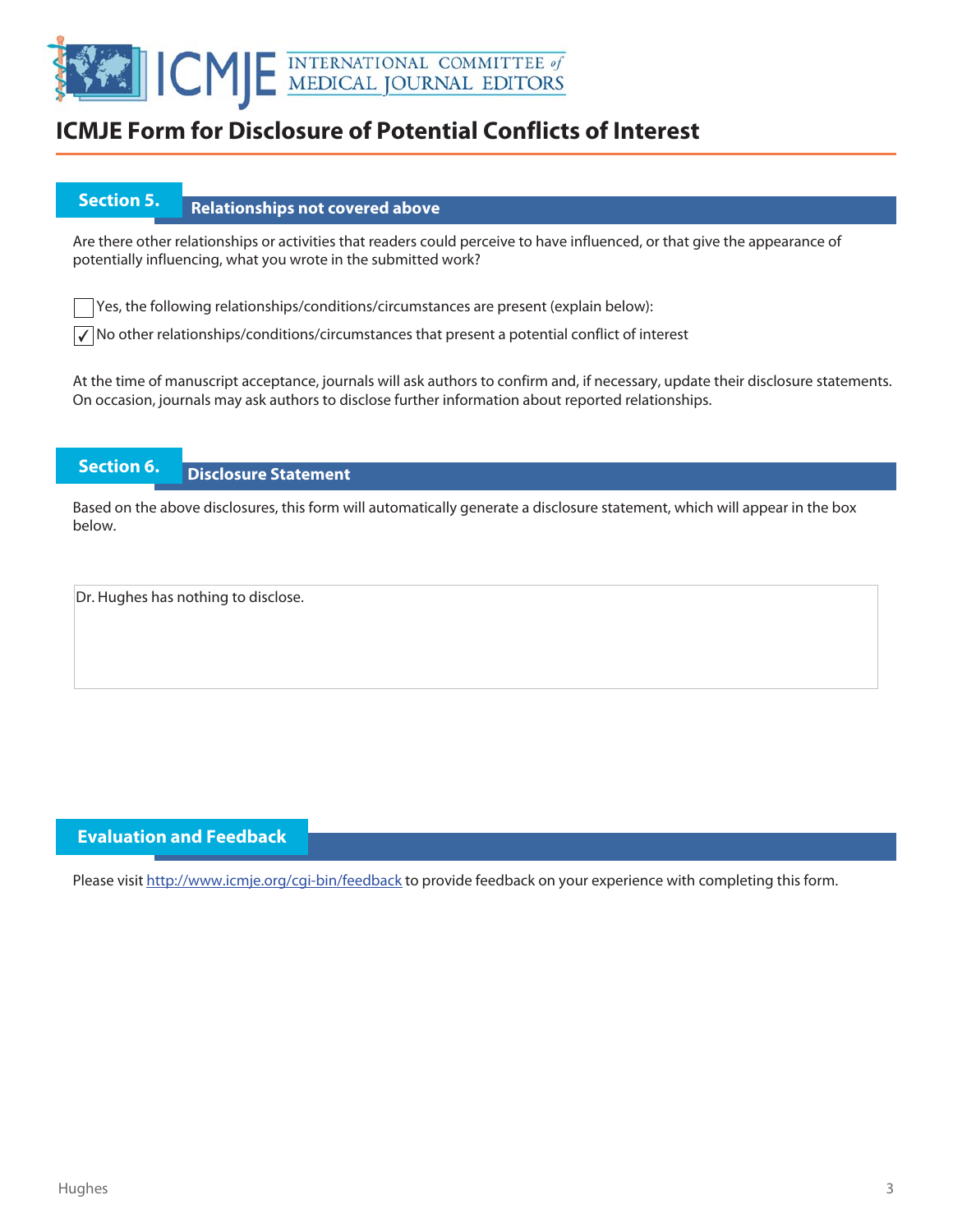

#### **Instructions**

 

> **The purpose of this form is to provide readers of your manuscript with information about your other interests that could influence how they receive and understand your work. The form is designed to be completed electronically and stored electronically. It contains programming that allows appropriate data display. Each author should submit a separate form and is responsible for the accuracy and completeness of the submitted information. The form is in six parts.**

#### **Identifying information. 1.**

#### **The work under consideration for publication. 2.**

This section asks for information about the work that you have submitted for publication. The time frame for this reporting is that of the work itself, from the initial conception and planning to the present. The requested information is about resources that you received, either directly or indirectly (via your institution), to enable you to complete the work. Checking "No" means that you did the work without receiving any financial support from any third party -- that is, the work was supported by funds from the same institution that pays your salary and that institution did not receive third-party funds with which to pay you. If you or your institution received funds from a third party to support the work, such as a government granting agency, charitable foundation or commercial sponsor, check "Yes".

#### **Relevant financial activities outside the submitted work. 3.**

This section asks about your financial relationships with entities in the bio-medical arena that could be perceived to influence, or that give the appearance of potentially influencing, what you wrote in the submitted work. You should disclose interactions with ANY entity that could be considered broadly relevant to the work. For example, if your article is about testing an epidermal growth factor receptor (EGFR) antagonist in lung cancer, you should report all associations with entities pursuing diagnostic or therapeutic strategies in cancer in general, not just in the area of EGFR or lung cancer.

Report all sources of revenue paid (or promised to be paid) directly to you or your institution on your behalf over the 36 months prior to submission of the work. This should include all monies from sources with relevance to the submitted work, not just monies from the entity that sponsored the research. Please note that your interactions with the work's sponsor that are outside the submitted work should also be listed here. If there is any question, it is usually better to disclose a relationship than not to do so.

 For grants you have received for work outside the submitted work, you should disclose support ONLY from entities that could be perceived to be affected financially by the published work, such as drug companies, or foundations supported by entities that could be perceived to have a financial stake in the outcome. Public funding sources, such as government agencies, charitable foundations or academic institutions, need not be disclosed. For example, if a government agency sponsored a study in which you have been involved and drugs were provided by a pharmaceutical company, you need only list the pharmaceutical company.

#### **Intellectual Property. 4.**

This section asks about patents and copyrights, whether pending, issued, licensed and/or receiving royalties.

#### **Relationships not covered above. 5.**

Use this section to report other relationships or activities that readers could perceive to have influenced, or that give the appearance of potentially influencing, what you wrote in the submitted work.

#### **Definitions.**

**Entity:** government agency, foundation, commercial sponsor, academic institution, etc.

**Grant:** A grant from an entity, generally [but not always] paid to your organization

**Personal Fees:** Monies paid to you for services rendered, generally honoraria, royalties, or fees for consulting , lectures, speakers bureaus, expert testimony, employment, or other affiliations

**Non-Financial Support:** Examples include drugs/equipment supplied by the entity, travel paid by the entity, writing assistance, administrative support, etc**.**

**Other:** Anything not covered under the previous three boxes **Pending:** The patent has been filed but not issued **Issued:** The patent has been issued by the agency **Licensed:** The patent has been licensed to an entity, whether earning royalties or not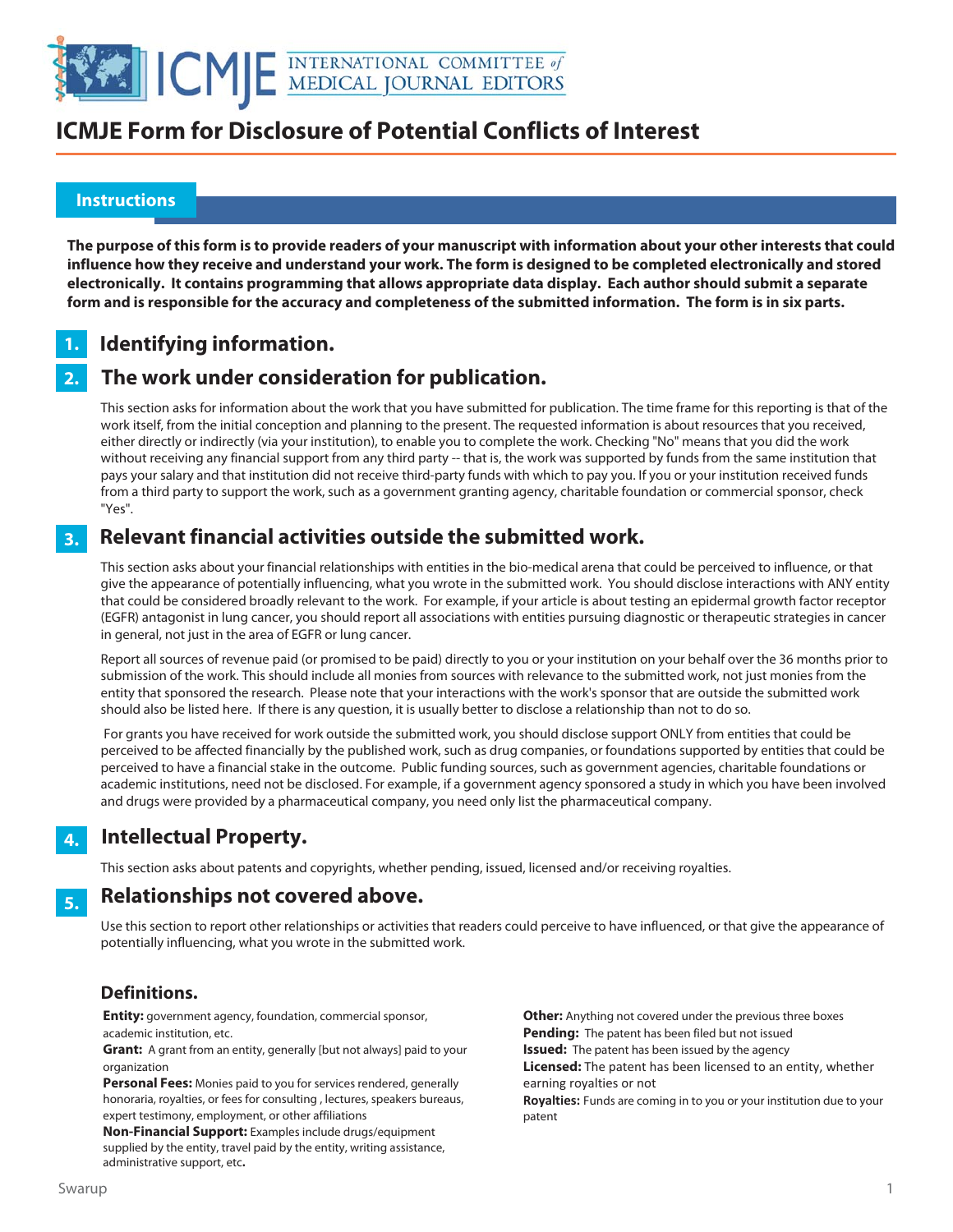

| <b>Section 1.</b>                    | <b>Identifying Information</b>                    |                                                              |                        |
|--------------------------------------|---------------------------------------------------|--------------------------------------------------------------|------------------------|
| 1. Given Name (First Name)<br>Ishaan |                                                   | 2. Surname (Last Name)<br>Swarup                             | 3. Date<br>17-May-2019 |
| 4. Are you the corresponding author? |                                                   | $\sqrt{\vert \gamma_{\rm{es}}\vert}$<br>  No                 |                        |
| 5. Manuscript Title                  |                                                   | Percutaneous Pinning of Pediatric Proximal Humerus Fractures |                        |
|                                      | 6. Manuscript Identifying Number (if you know it) |                                                              |                        |

# **The Work Under Consideration for Publication**

Did you or your institution **at any time** receive payment or services from a third party (government, commercial, private foundation, etc.) for any aspect of the submitted work (including but not limited to grants, data monitoring board, study design, manuscript preparation, statistical analysis, etc.)?

Are there any relevant conflicts of interest?  $\Box$  Yes  $\Box$  No

### **Relevant financial activities outside the submitted work. Section 3. Relevant financial activities outset**

Place a check in the appropriate boxes in the table to indicate whether you have financial relationships (regardless of amount of compensation) with entities as described in the instructions. Use one line for each entity; add as many lines as you need by clicking the "Add +" box. You should report relationships that were **present during the 36 months prior to publication**.

Are there any relevant conflicts of interest?  $\Box$  Yes  $\Box$  No

# **Intellectual Property -- Patents & Copyrights**